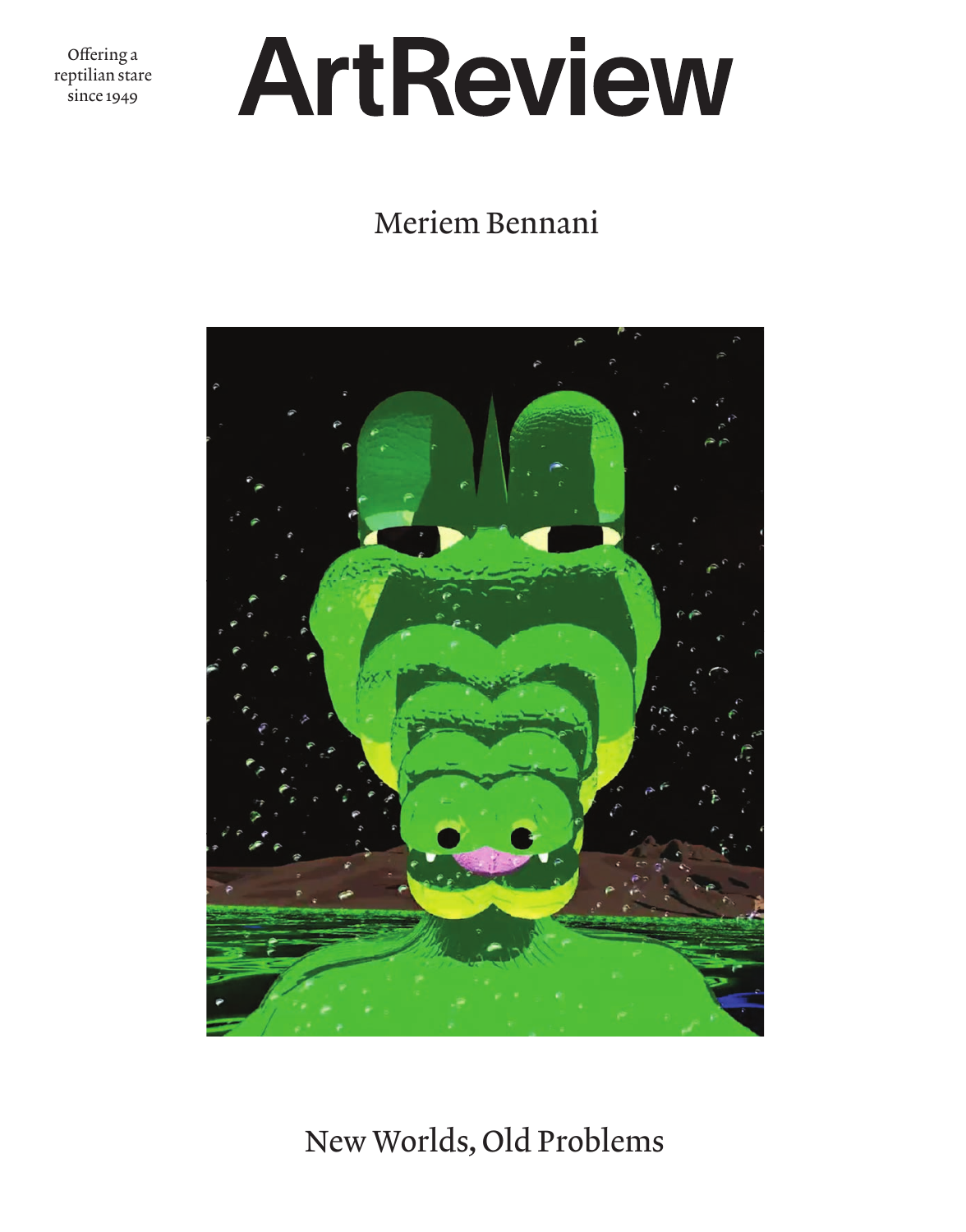## Books

#### *Cover to Cover*

by Michael Snow Primary Information/Light Industry, \$30 (2020 softcover facsimile reprint of 1975 original)

A man walks into a room and puts a vinyl record on a turntable. He goes outside, gets into his car, drives to a gallery and picks up a book. That, on one level, is what happens in Michael Snow's photobook *Cover to Cover*. It's also a meta-book that makes unique use of the medium. And it can be read backwards or forwards.

Books these days have a varied half-life: hyperlinked ebooks, audiobooks that can be heard at 1.5x speed, ar story-maps. *Cover to Cover* is a time-capsule reminder of the uncanny properties of the printed page. Canadian artist Snow, a veteran filmmaker now in his nineties, made *Cover to Cover* as a book artwork in 1975, shortly after his film *Two Sides to Every Story* (1974), the product of two cameramen filming each other from opposite sides of a room, was completed. In the resulting two-part projection (each part projected onto opposite sides of the same aluminium sheet) we can choose to watch, from either of the camera's perspectives, a woman walk between them and, at one point, spraypaint a green circle onto a piece of clear Perspex. The technique gives a materiality to the projected image, as if trapping it within the plates of a microscope slide ready for

examination. *Cover to Cover* deploys a similar conceit: the actions described are photographed simultaneously from two opposing angles, so that on one side of the page we see, for example, a door, and on the other the back of the man standing just on the other side of that door.

The back-to-back setup gives flipping through the book a physical playfulness: at one point, facing off from two sides of a typewriter, the page you're holding becomes a doubled embodiment of a blank page (both representationally and literally); at another, we see the corner of a sitting room, the opposite side facing in towards the ivy-tangled outside of that part of the house, the page somehow becoming a brick wall. The book makes no bones about disclosing the process of its making; at several points the photographers capture each other from across a room or a street. It all might sound like a neat little spiral snake eating its own tail, a conceptual gotcha, but as soon as you begin to recognise and settle into a pattern, the book shifts again, turning what you think you're seeing inside out. *Cover to Cover* instructs you in how to read it as you go, asking you to digest inversions and sly twists, as well as literally turning the book upside down. Images you

thought were simply showing you what was going on become photographs that get folded up or enclosed into a book within the book.

Reading *Cover to Cover* is much like watching one of Snow's films: visually quite mundane, where what happens isn't as important as how it's being shown to you, with a sustained focus that sits with a relatively simple idea for longer than you might think. Accordioned depictions of sitting, walking, even doing nothing, become extended meditations on how we experience the world. Underwriting the intensity of Snow's work is a consistent sense of his wry smile, being quietly profound with a casual shrug. Snow is a rare beast: a structuralist with a sense of humour, a filmmaker who recognised that tinkering around with the limitations of the medium was also a way to rewire our sense of everyday perception – using art as a means to capture and crystallise the whatthefuckness of strolling around with a thinking, feeling body. Here he uses the means of a photobook to trace the contours of his body, his house and the existential possibilities of a book itself. Books, those weighty space-fillers, can turn your brain inside out; the means to reconfigure reality are right at our fingertips. *Chris Fite-Wassilak*

### *Oriental Silk*

by Xiaowen Zhu Hatje Cantz, €40 (hardcover)

Having described how Madonna's designer had come to his store to buy some fabric to make pyjamas for the popstar's daughter Lourdes, and then an encounter with a solo embroiderer working on a large piece in China with nothing but a naked lightbulb to illuminate her project, Kenneth Wong, the proprietor of Oriental Silk Importers in Los Angeles mournfully declares that 'silk is a very labour-intensive industry and there are not a lot of people who want to do that kind of work anymore'. There are no longer any government factories in China, he says, only private companies; and they can't be bothered with the time and expense of high-end silk embroidery. *Oriental Silk* is the print incarnation of Berlin-based artist Xiaowen Zhu's long-term eponymous multimedia project (which takes

the form of single- and two-channel videoworks, garments and photographs) that tells a story of family bonds, East–West migration, imagined homelands, transformation and change by way of a California silk shop that is now somewhat out of time and place.

The book is a beautiful and seductive object, designed to mimic something of a visit to the store: plain grey cover (the store is curtained to protect fabrics from sunlight), pages decorated by what look like cutting guides and embroidery patterns, and coloured-paper sections for documents and photographs that approximate the experience of faded silk. Threading through (on cut-down white pages) is Zhu's account of her first (chance) encounter with Kenneth and his store and his recounting of the story

of the Wong family, from Kenneth's father's journey from Guangdong province to Los Angeles, the elder Wong's time spent serving in the us armed forces during the Second World War, his arranging for his family to leave China and join him in the us, to the establishment of what would become the family store during the early 1970s. Along the way there are tales of slavery, celebrity glamour, assimilation and alienation, duty, nostalgia, orientalism and changing times. And while it may take the form of an artist's book, it's Wong's history that comes to the fore, while Zhu's artwork takes something of a backseat. But perhaps that is her point: Oriental Silk Importers is an artwork in itself. *Nirmala Devi*